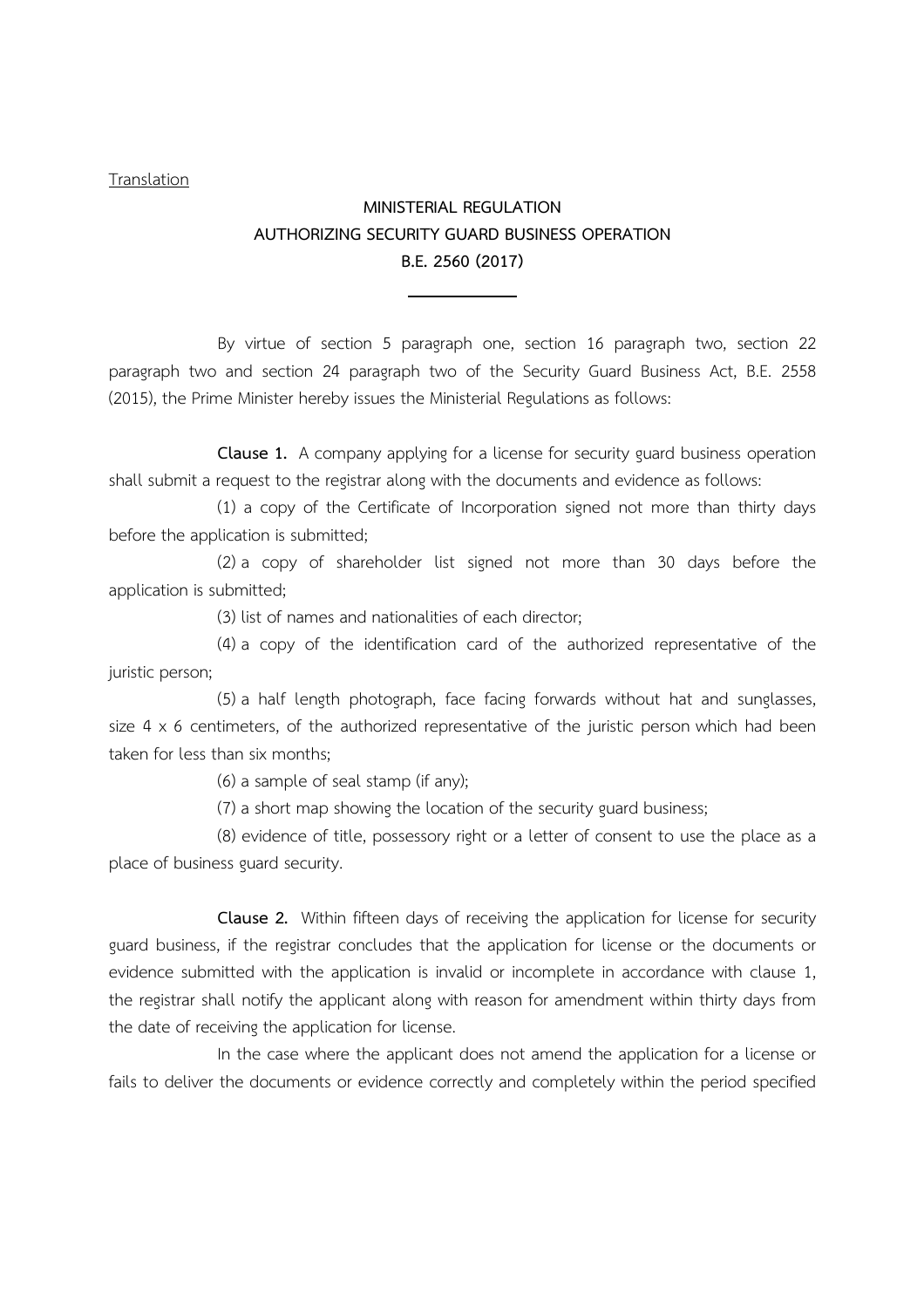in paragraph one, it shall be deemed that the applicant does not wish to receive a license and registrar shall discharge the matter from the directory.

Clause 3. In case the application for a security guard business operation license and documents and evidence are accurate and complete, and the applicant have the qualifications and are not under any prohibition under section 17, the registrar shall send a written order granting or refusing to grant a license to the applicant within sixty days from the date of receiving the application for license. The applicant shall pay the fee of the security guard business license within sixty days from the date of receiving such notice.

If the applicant pays the fee within the time limit under paragraph one, the registrar shall issue a license to the applicant within seven days from the date of payment of the fee. If the applicant fails to pay the license fee within the specified time, it shall be deemed that the applicant does not wish to receive a license and registrar shall discharge the matter from the directory.

In case the registrar issues a refusal order, the registrar shall notify the applicant with reason and the right to appeal within seven days of the date the refusal order is issued.

Clause 4. A holder of license for security guard business operation who wishes to amend the name of the security guard company or the location of the security guard business operation in the license for security guard business operation, shall apply for an amendment to such lists to the registrar with the relevant documents and evidence. Clause 2 shall apply mutatis mutandis to the consideration of the request for amendment.

In case the registrar has verified that the application and documents and evidence are accurate and complete, the lists on the license for security guard business operation shall be amended accordingly.

Clause 5. A holder of license for security guard business operation who wishes to apply for a renewal of a license shall submit an application for renewal of the license to the registrar with the following documents and evidence within sixty days before the expiry date of license:

(1) copy of original license or copy of substitute license;

(2) documents and evidence under clause 1.

Clause 2 and clause 3 shall apply mutatis mutandis to the renewal of a license for security guard business operation.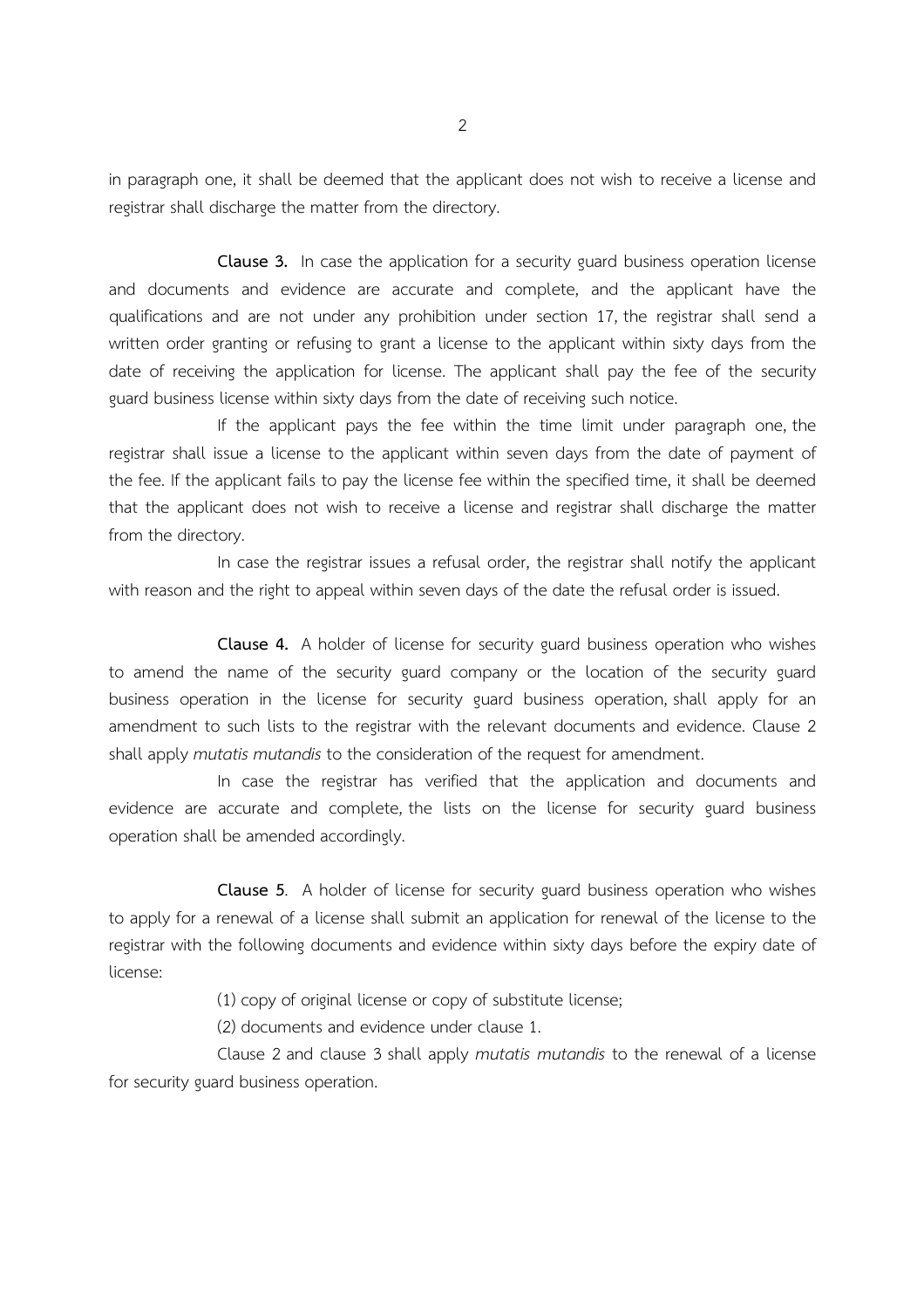In authorizing a renewal of license, the registrar shall issue a new license with the term "renewal" on it.

Clause 6. In case the license for security guard business operation is lost, destroyed or damaged in a substantial manner, the licensee shall submit a request for a substitute license to the registrar with the documents and evidence as specified in the application, and shall return the original license that is damaged or to file evidence of the case, lost or destroyed within thirty days from the date of becoming aware of the loss, destruction or damaged in a substantial manner. Clause 2 shall apply mutatis mutandis to the application for a substitute license.

In case the registrar has verified that the application and documents and evidence are accurate and complete, the registrar shall issue a substitute license to the applicant using the same license as the original one with the term "substitute" in red letters on top of the license.

Clause 7. Application for a license, a request acceptance, an amendment request, a request for license renewal and a substitute license for security guard business operation shall be in the forms prescribed by the Commissioner of the Royal Thai Police as published in the Government Gazette.

Clause 8. The application under this Ministerial Regulation shall be filed at the place where the security guard business is located as follows:

(1) in Bangkok, shall be submitted to the Metropolitan Police;

(2) in other provinces, shall be submitted to the provincial police.

Given on the  $14^{th}$  Day of March, B.E. 2560 General Prayut Chan-o-cha Prime Minister